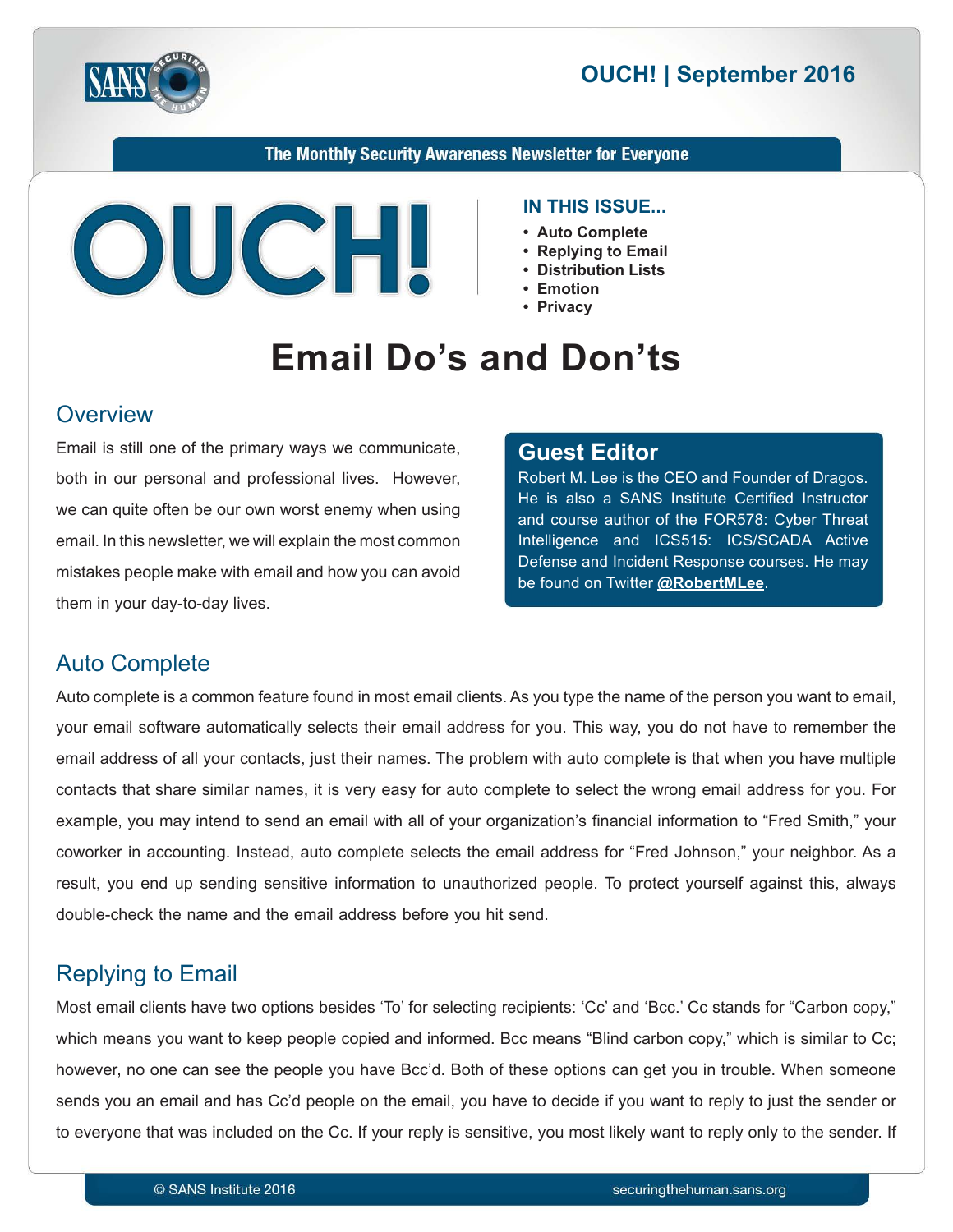# **2016 | OUCH! | September 2016**



#### **Email Do's and Don'ts**

that is the case, be sure you do not use the 'Reply All' option, which includes everyone. With a Bcc you have a different problem. When you send a sensitive email you may want to privately copy someone using Bcc, such as your boss. However, if your boss then responds to your email using Reply All, all of the recipients will know that you secretly copied your boss on your original email. Whenever someone Bcc's you on an email, do not Reply All, only reply to the person who sent the email.

#### **Distribution Lists**

Distribution lists are a collection of email addresses represented by a single name, sometimes called a maillist or a group name. For example, you may have a distribution list with the email address group  $@$  example. com. When you send an email to that address, the



message gets sent to everyone in the group, perhaps hundreds or even thousands of people. Be very careful what you send to such a list because so many people may receive that message. In addition, be very careful when replying to someone's email on a distribution list. You may intend your reply to be sent to just the individual sender, but the list may automatically include everyone, meaning hundreds (if not thousands) of people are now reading your private email. What can also be dangerous is when auto complete selects a distribution list. Your intent may be to email only a single person, such as your coworker Carl at carl@example.com, but auto complete might accidently send it to the distribution list you subscribed to about cars at cars@example.com instead.

## Emotion

Never send an email when you are emotionally charged. If you are in an emotional state, that email could cause you harm in the future, perhaps even costing you a friendship or a job. Instead, take a moment and calmly organize your thoughts. If you have to vent your frustration, open Microsoft Word or a text editor and type exactly what you feel like saying. Then get up and walk away from your computer, perhaps make yourself a cup of tea or go for a walk. When you come back, delete the message and start over again. Or better yet, pick up the phone and simply talk to the